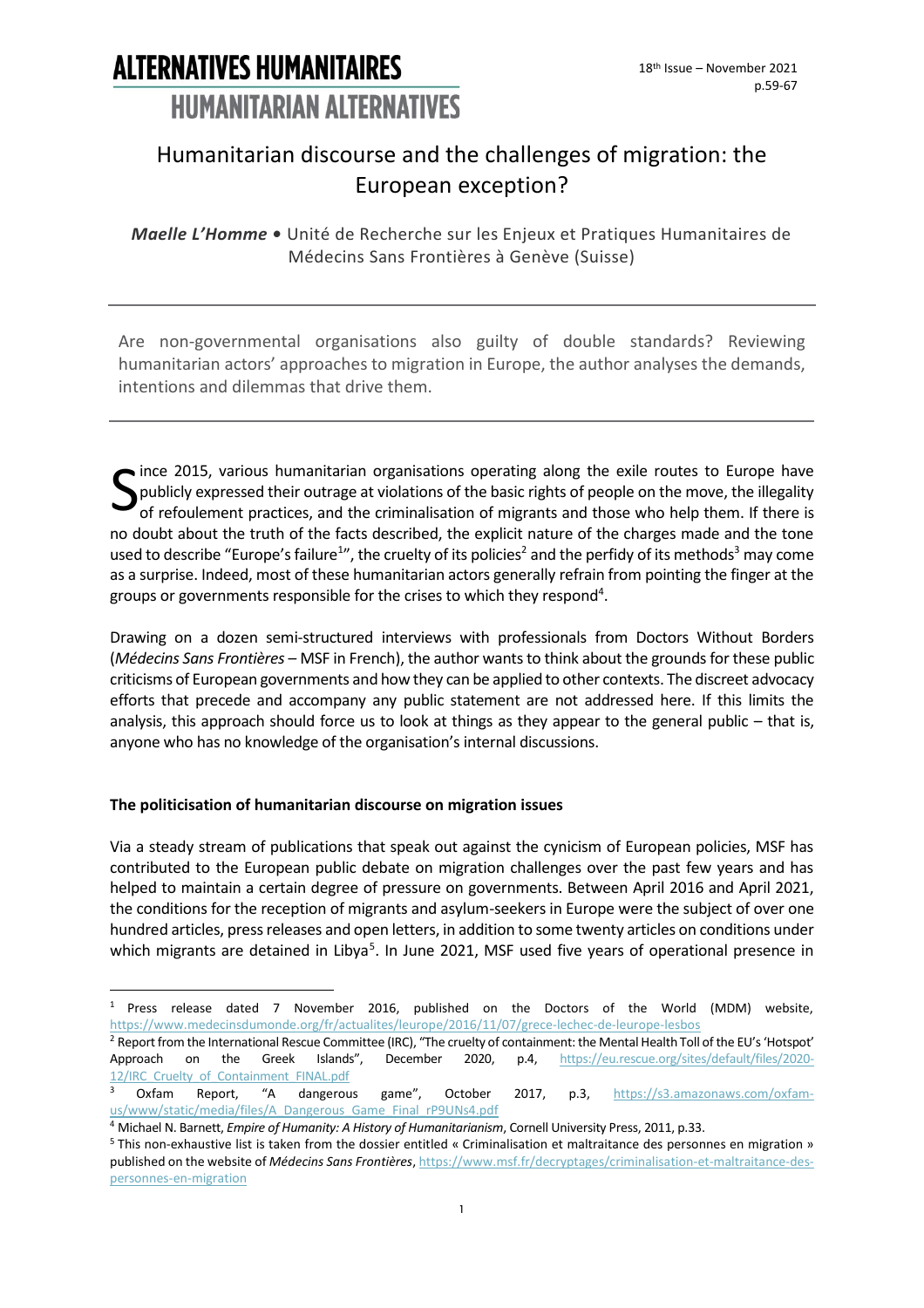Greece to denounce the impact of European policies on the mental health of those stranded in the Greek island "hotspots" of Lesbos, Samos and Chios, and "call[ed] on European leaders and the Greek government to take accountability"<sup>6</sup> .

It is not unusual for MSF to challenge the authorities on migration issues publicly in this manner. Various publications from 2017<sup>7</sup>, 2018<sup>8</sup> and 2020<sup>9</sup> thus reported similar abusive practices by the Mexican, US and Australian governments with regard to the detention and processing of asylumseekers. In every instance, the criticism is not just aimed at the indecency of the reception conditions but also highlights political responsibilities in generating a crisis with real humanitarian consequences. The European Union and France, for example, are described as "accomplice[s] in the cycle of the human rights' violations committed [in Libya]", accused of committing "daily" and "systematic" violations of the rights of migrants, and of being at the root of a "cruel, inhuman, and cynical policy" endangering human lives and reneging both on their principles and their international commitments $^{10}$ .

It is not so much the vehemence of the statements themselves that disconcerts but the identity of the organisation expressing them because, in most contexts, humanitarian action involves dealing with those who infringe human rights<sup>11</sup>. An organisation such as MSF faces many dilemmas before it decides to speak out in public. They have been subjected to various in-depth critical reviews<sup>12</sup> that would be impossible to summarise here without undermining their complexity. Suffice to say that humanitarian action is no stranger to contexts in which public denunciation is not possible or desirable because such media exposure would be to the detriment of team safety, the organisation's presence, and the populations concerned. Sometimes, bilateral and silent advocacy is required, but in a world where information is widely distributed, can humanitarian organisations still adapt their public positions to suit different contexts without being accused of moral expediency?

#### **International solidarity facing up to its responsibilities**

It is clear that the shift from a needs-based to a rights-based approach to humanitarian action in the 1990s did not fundamentally advance the debate between an apolitical humanitarian action and a more militant one. Caught in a contradiction between their willingness to remain – when they want to – on the margins of politics so as to access victims in an impartial manner, and what they regard as their responsibility to increase public awareness, humanitarian actors do not take part in the same tense power relationships everywhere they operate.

<sup>&</sup>lt;sup>6</sup> MSF Report, "Constructing crisis at Europe's borders: The EU plan to intensify its dangerous hotspot approach on Greek islands", June 2021, p.1, [https://www.msf.fr/sites/default/files/2021-06/Rapport%20-](https://www.msf.fr/sites/default/files/2021-06/Rapport%20-%20Constructing%20Crisis%20at%20Europe%27s%20borders.pdf) [%20Constructing%20Crisis%20at%20Europe%27s%20borders.pdf](https://www.msf.fr/sites/default/files/2021-06/Rapport%20-%20Constructing%20Crisis%20at%20Europe%27s%20borders.pdf)

<sup>7</sup> MSF Report, "Forced to Flee Central America's Northern Triangle: A neglected humanitarian crisis", May 2017, [https://www.msf.org/sites/msf.org/files/msf\\_forced-to-flee-central-americas-northern-triangle\\_e.pdf](https://www.msf.org/sites/msf.org/files/msf_forced-to-flee-central-americas-northern-triangle_e.pdf)

<sup>8</sup> MSF Report, "Indefinite despair – The tragic mental health consequences of offshore processing on Nauru", December 2018, <https://apo.org.au/sites/default/files/resource-files/2018-12/apo-nid207741.pdf>

 $9$  MSF Report, "No Way Out – The humanitarian crisis for migrants and asylum seekers trapped between the United States, Mexico and the Northern Triangle of Central America", February 2020, [https://reliefweb.int/report/mexico/no-way-out](https://reliefweb.int/report/mexico/no-way-out-humanitarian-crisis-migrants-and-asylum-seekers-trapped-between-united)[humanitarian-crisis-migrants-and-asylum-seekers-trapped-between-united](https://reliefweb.int/report/mexico/no-way-out-humanitarian-crisis-migrants-and-asylum-seekers-trapped-between-united)

<sup>&</sup>lt;sup>10</sup> Articles, press releases and open letters from MSF's French and Swiss sections published between April 2016 and April 2020.

<sup>11</sup> David Rieff, "A false compatibility: Humanitarian action and human rights", *Humanitarian Stakes*, no.1, MSF Switzerland's Review on Humanitarian Stakes and Practices, 2007, p.42.

<sup>12</sup> Laurence Binet, *MSF Speaking Out Case Studies*[, https://www.msf.org/speakingout/all-case-studies](https://www.msf.org/speakingout/all-case-studies)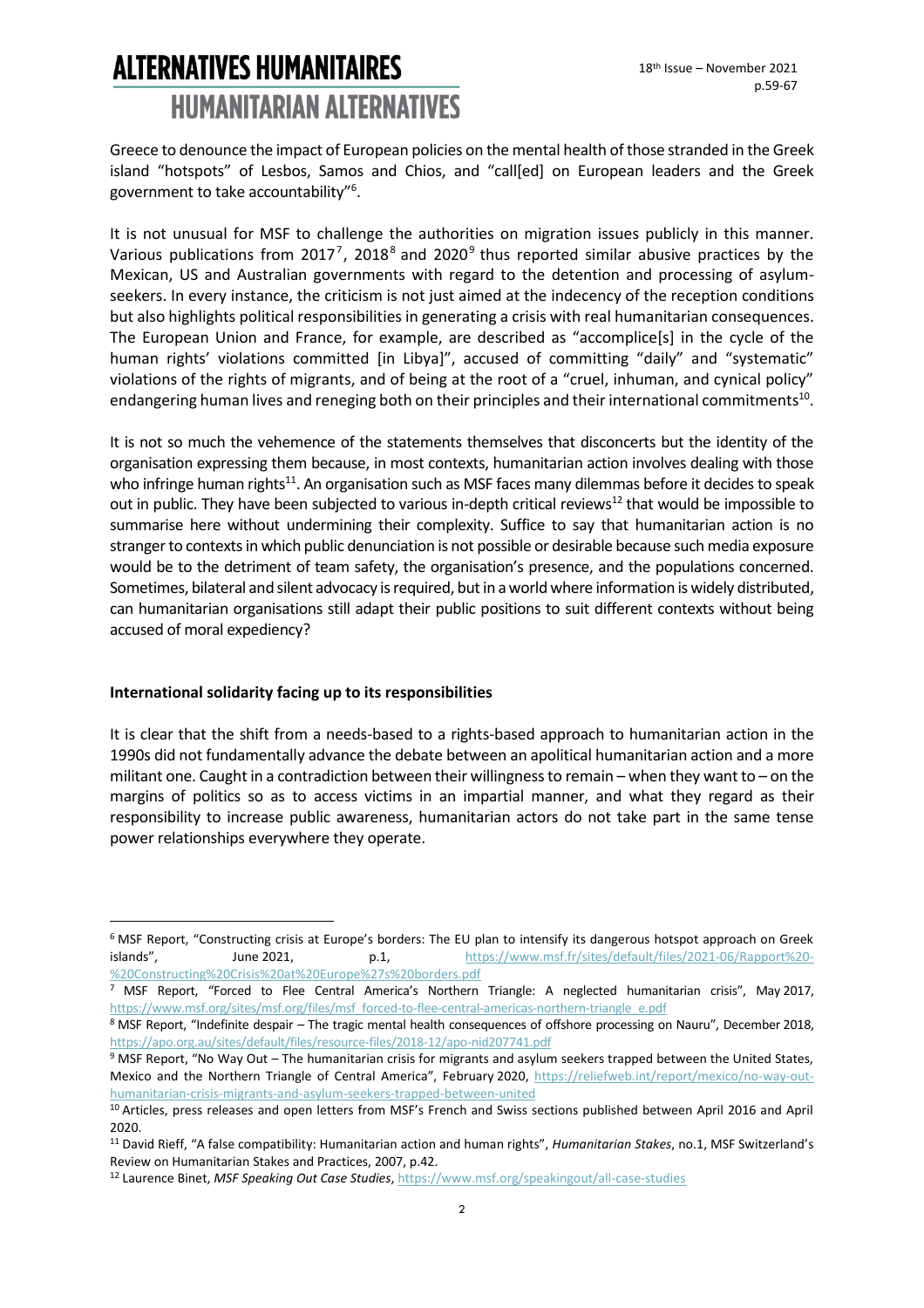Admittedly, aid actors have no choice but to weigh the relevance of their statements against the positive or negative consequences for the populations concerned. They may therefore be wrong not to capitalise on the extra legitimacy and visibility that their historical and structural roots give them in their home countries to shift a few political boundaries. Yet while the "vow to help strangers in distant lands"<sup>13</sup> truly is the foundation of the humanitarian endeavour, it is legitimate only because it embodies, through its international outreach, the universalist view of global distributive justice<sup>14</sup>. As a result, the "affected communities" should be entitled to demand greater coherence from organisations which – frequently – decide for themselves if it is their relief function or their role as agitator that should prevail.

To suggest that there is some iniquity in the way humanitarian organisations are indignant about the suffering of the people they assist is to risk fuelling unnecessary, if not dangerous, controversy. This is all the more obvious because the point is more one of intuition than mathematics, as comparing the place given to victims on the scale of public indignation is a dangerous exercise and, whatever the method used, questionable. There is no question of doubting the legitimacy of humanitarian organisations to speak out and demand that the right to asylum be respected and that populations in distress be treated with humanity. On the contrary, it is a matter of confirming that encampment in all its forms, as "a way of managing the undesirable" and "keeping out the bothersome"  $15$ , is a dehumanising but unfortunately mundane act of brutality that deserves to be denounced everywhere. Precisely because it is not being denounced everywhere, we can allow ourselves to ask what the specific characteristics of the European migration issue are.

#### **Europe's "migration crisis": a moral vision**

For humanitarian organisations on the ground, condemning the effects of European policies in Greece, Libya, more generally in the Mediterranean is seen as a moral obligation in several respects. Firstly, they highlight European governments' direct responsibility for adopting and implementing increasingly restrictive policies that target migrants and asylum-seekers. Secondly, they invoke Europe's material capacity and the ensuing duty to do more and do better to provide a dignified welcome with European taxpayers' money<sup>16</sup>. Similarly, when MSF appeals to the international community about living conditions and the erosion of the protection of refugees' rights in camps in Tanzania or Kenya<sup>17</sup>, it urges rich countries to assume a share of the responsibility that is commensurate with their material resources.

It is primarily the hypocrisy of European governments that humanitarian organisations are opposing, however, even though the exploitation of migration for political purposes is certainly not the prerogative of European governments. However, the latter's self-righteousness towards the rest of the world and

<sup>13</sup> Michel N. Barnett, *Empire of Humanity…, op. cit.,* p.20.

<sup>14</sup> Philippe Calain, "In Search of the 'New Informal Legitimacy' of *Médecins Sans Frontières*", *Public Health Ethics*, vol.5, no.1, 2012,  $p.62$ ,  $p.62$ ,  $p.62$ ,  $p.62$ ,  $p.62$ ,  $p.62$ ,  $p.62$ ,  $p.62$ ,  $p.62$ ,  $p.62$ ,  $p.62$ ,  $p.62$ ,  $p.62$ ,  $p.62$ ,  $p.62$ ,  $p.62$ ,  $p.62$ ,  $p.62$ ,  $p.62$ ,  $p.62$ ,  $p.62$ ,  $p.62$ ,  $p.62$ ,  $p.62$ ,  $p.62$ ,  $p.62$ ,  $p.62$ ,

[https://www.researchgate.net/publication/221971406\\_In\\_Search\\_of\\_the\\_%27New\\_Informal\\_Legitimacy%27\\_of\\_Medecin](https://www.researchgate.net/publication/221971406_In_Search_of_the_%27New_Informal_Legitimacy%27_of_Medecins_Sans_Frontieres) s Sans Frontieres

<sup>&</sup>lt;sup>15</sup> Coined by Barbara Harrell-Bond, founder of the Center for Refugee Studies at the University of Oxford, the term "encampment" underscores the political intention behind the use of refugee camps as places of exclusion. The term was transposed into French by Michel Agier (dir.), *Un monde de camps*, La Découverte, 2014.

<sup>&</sup>lt;sup>16</sup> See, for example, the opinion piece written by Joanne Liu, International President of MSF 2013-2019: « Libye : la France, l'UE et les réseaux criminels, main dans la main », *Libération*, 6 septembre 2017[, https://www.liberation.fr/planete/2017/09/06/libye-la](https://www.liberation.fr/planete/2017/09/06/libye-la-france-l-ue-et-les-reseaux-criminels-main-dans-la-main_1594531)[france-l-ue-et-les-reseaux-criminels-main-dans-la-main\\_1594531](https://www.liberation.fr/planete/2017/09/06/libye-la-france-l-ue-et-les-reseaux-criminels-main-dans-la-main_1594531)

<sup>17</sup> "Dadaab to Somalia: Pushed back into peril", October 2016, https://www.msf.org.za/news-andresources/publications/dadaab-somalia-pushed-back-peril; MSF press release, "Urgent increase in assistance needed as refugee camps now full", 16 November 2016, [https://www.msf.org/tanzania-urgent-increase-assistance-needed-refugee](https://www.msf.org/tanzania-urgent-increase-assistance-needed-refugee-camps-now-full)[camps-now-full](https://www.msf.org/tanzania-urgent-increase-assistance-needed-refugee-camps-now-full)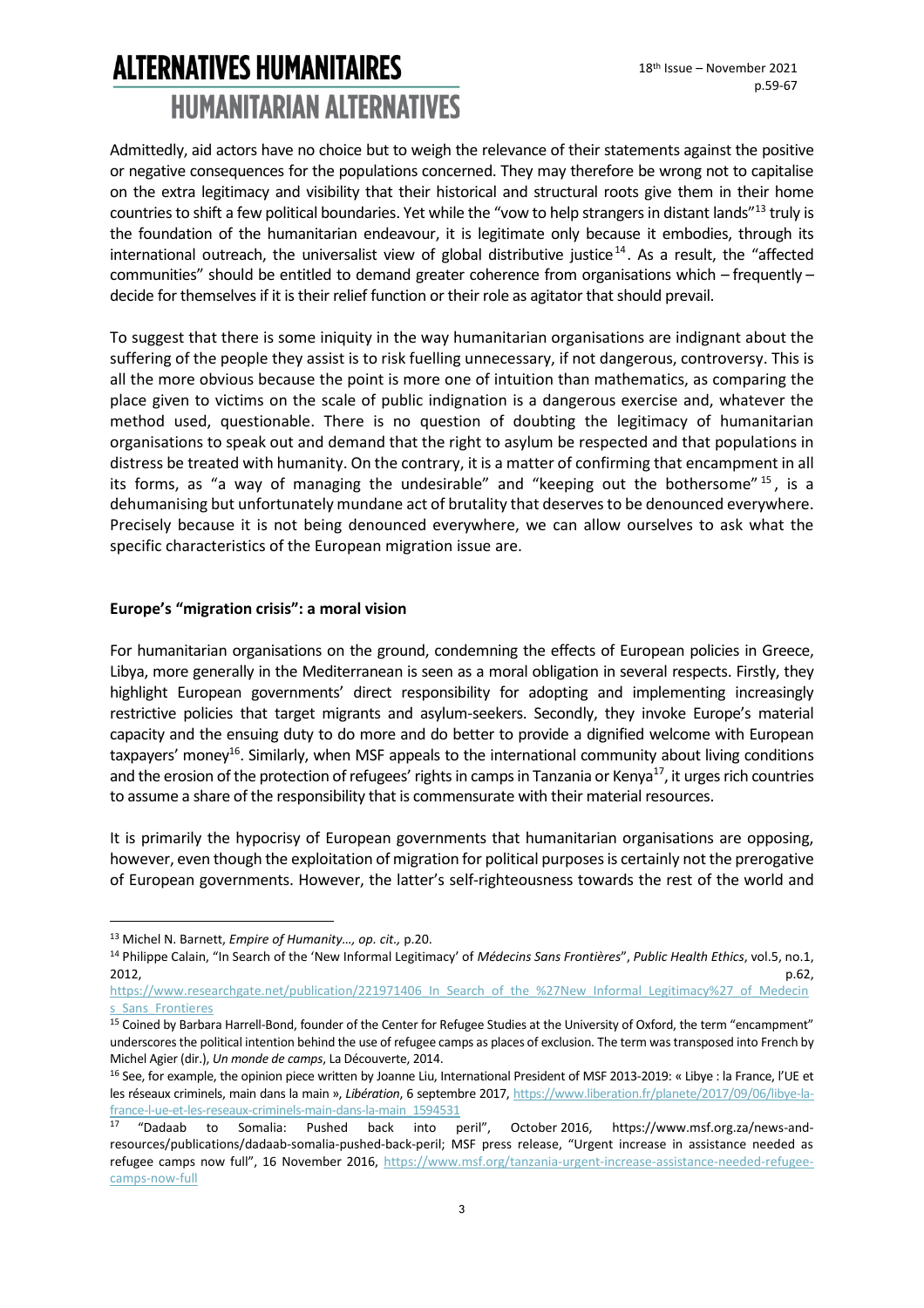their willingness to act as if they were model civilisations and boast about respecting human rights<sup>18</sup> lay them open to being brought face to face with their own contradictions.

Furthermore, when refugees are demonised in populist right-wing and far-right rhetoric that equates them with "criminals<sup>19</sup>", "thieves, killers, rapists"<sup>20</sup> or as a threat against which Greece is Europe's "shield"<sup>21</sup>, the organisations working with them can hardly remain silent. As a result, the rise of antiimmigration sentiment, or at least the absence of nuanced political debate, has probably contributed to their increasingly active challenge to the dominant narrative about migration issues<sup>22</sup>. This challenge is not just about expressing solidarity with people in distress, but is also, undoubtedly, necessary with regard to donors to whom the organisations are duty-bound to explain who they are and why they are getting involved.

#### **From pragmatism to citizen activism**

In practice and on a global scale, however, humanitarian action is ill-suited to normative behaviour. Without being totally utilitarian in the sense that they are concerned with the purpose of the deed itself, which must be altruistic, humanitarian ethics are fundamentally ambivalent, "simultaneously universal and circumstantial"<sup>23</sup>. Indeed, while motivated by a sense of injustice, the pronouncements made by humanitarian organisations are often the result of realistic, rather than moral, considerations. An organisation's visibility in a given context, its ability to "resonate" with the country's civil society, and the media's interest in amplifying its messages, are factors in the risk-benefit calculation, in light of which the timeliness of a statement is assessed.

Whatever the rationale behind these factors, humanitarian organisations cannot ignore the fact that they contribute to the over-representation in the public arena of certain crises or victims at the expense of others, creating despite themselves a kind of hierarchy of responsibility and suffering. In this respect, the regular temptation for many organisations to make their presence a political act in itself, by occupying the media space with regard to contexts in which the scale and life-saving impact of their operations are the least significant, raises a number of difficult questions. We may wonder what is the place of the humanitarian worker and what is the place of the citizen in this desire for politicisation? Without turning humanitarian action into a utopian spearhead for supposedly universal values, do organisations not have a duty to be consistent with the people who sometimes rely on them to make themselves heard? Finally, in seeking to outline what is tolerable and intolerable, we may wonder too if humanitarian actors do not contribute to projecting a Manichean interpretation of the world that could fuel the radicalisation of discourse and inflame the polarisation of debate.

<sup>&</sup>lt;sup>18</sup> On 24 June, 2018, during the European mini-summit on the migration issue, French President Emmanuel Macron insisted: "Let us never forget our values, I will be intractable on this point. We have values. This is what made us" (editor's translation), see « Migrants : la France "n'a de leçons à recevoir de personne", affirme Macron », *Le Parisien*, 24 juin 2018, [https://www.leparisien.fr/politique/migrants-la-france-n-a-de-lecons-a-recevoir-de-personne-affirme-macron-24-06-2018-](https://www.leparisien.fr/politique/migrants-la-france-n-a-de-lecons-a-recevoir-de-personne-affirme-macron-24-06-2018-7790982.php) [7790982.php](https://www.leparisien.fr/politique/migrants-la-france-n-a-de-lecons-a-recevoir-de-personne-affirme-macron-24-06-2018-7790982.php)

<sup>19</sup> Statement by the Italian Minister of the Interior, Matteo Salvini, during a visit to Sicily in June 2018, <https://www.lesechos.fr/2018/06/italie-salvini-reaffirme-sa-ligne-dure-sur-limmigration-991785>

<sup>&</sup>lt;sup>20</sup> Statement by the commentator and possible candidate for the presidency of the French Republic, Éric Zemmour, on the television programme « Mineurs isolés : une naïveté française ? », CNews, 30 septembre 2020, [https://www.valeursactuelles.com/societe/propos-sur-les-mineurs-isoles-les-journalistes-de-cnews-se-desolidarisent-deric](https://www.valeursactuelles.com/societe/propos-sur-les-mineurs-isoles-les-journalistes-de-cnews-se-desolidarisent-deric-zemmour)[zemmour](https://www.valeursactuelles.com/societe/propos-sur-les-mineurs-isoles-les-journalistes-de-cnews-se-desolidarisent-deric-zemmour)

<sup>&</sup>lt;sup>21</sup> Statement by the President of the European Commission, Ursula von der Leyen, at a press conference during a visit to the Greco-Turkish border on 3 March 2020, [https://bruxselsfuture.files.wordpress.com/2020/03/lunion-soutient-son-bouclier](https://bruxselsfuture.files.wordpress.com/2020/03/lunion-soutient-son-bouclier-grec-la-libre-4-mars-2020.pdf)[grec-la-libre-4-mars-2020.pdf](https://bruxselsfuture.files.wordpress.com/2020/03/lunion-soutient-son-bouclier-grec-la-libre-4-mars-2020.pdf)

<sup>22</sup> Jocelyne Streiff-Fénart, « Pour en finir avec la moralisation de la question migratoire », *Les migrant.e.s dans l'impasse des gouvernances*, *Mouvements*, n° 93, printemps 2018, p. 20.

<sup>23</sup> Michel N. Barnett, *Empire of Humanity…, op. cit.,* p.11.